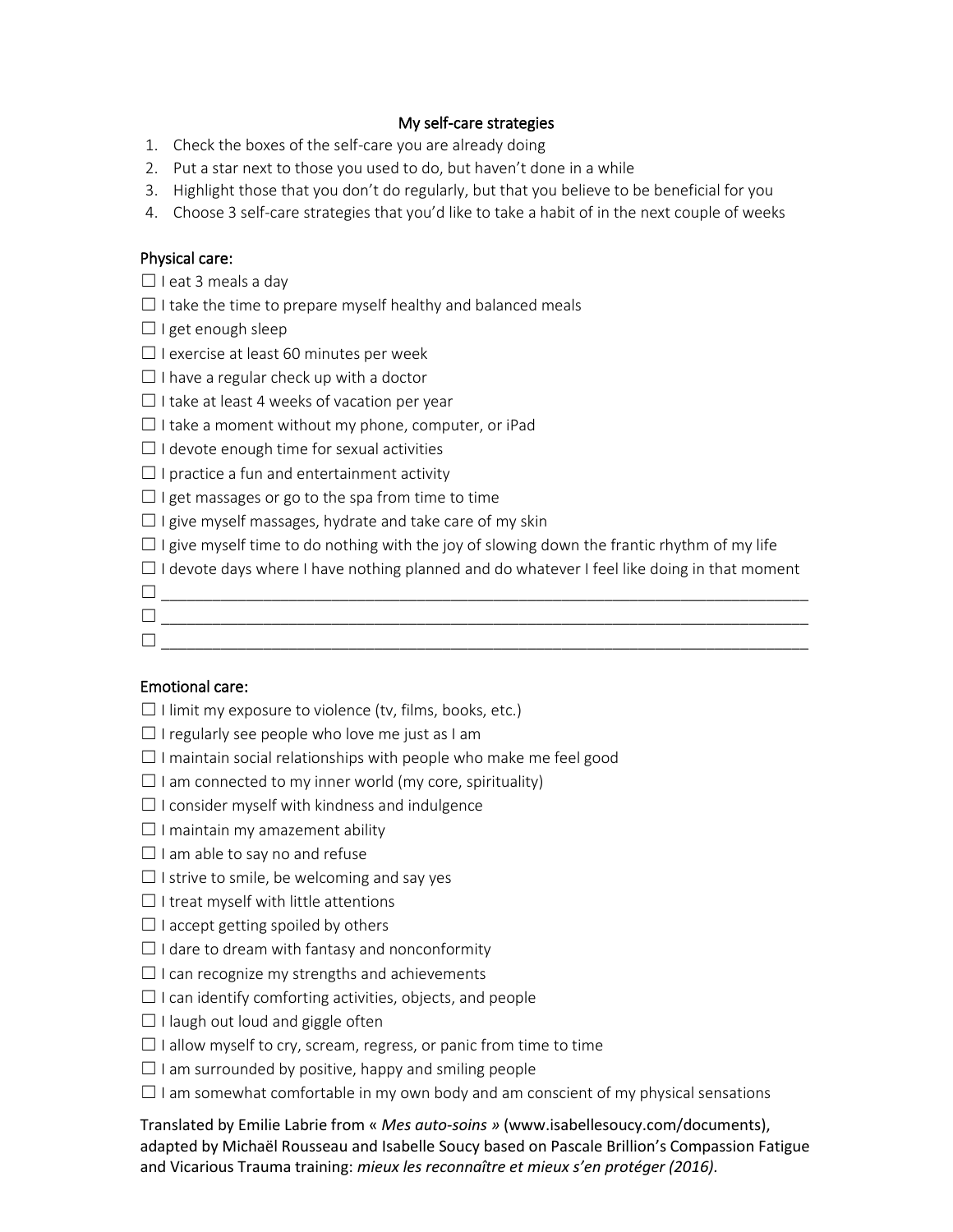| $\Box$ I am able to identify my emotions |  |
|------------------------------------------|--|
|------------------------------------------|--|

 $\Box$  I accept my emotions

 $\Box$  I take time to express what I feel using positive strategies

 $\Box$  I journal about my gratitude or sometime take the time to write down three things I'm grateful for

☐ \_\_\_\_\_\_\_\_\_\_\_\_\_\_\_\_\_\_\_\_\_\_\_\_\_\_\_\_\_\_\_\_\_\_\_\_\_\_\_\_\_\_\_\_\_\_\_\_\_\_\_\_\_\_\_\_\_\_\_\_\_\_\_\_\_\_\_\_\_\_\_\_\_\_\_\_

☐ \_\_\_\_\_\_\_\_\_\_\_\_\_\_\_\_\_\_\_\_\_\_\_\_\_\_\_\_\_\_\_\_\_\_\_\_\_\_\_\_\_\_\_\_\_\_\_\_\_\_\_\_\_\_\_\_\_\_\_\_\_\_\_\_\_\_\_\_\_\_\_\_\_\_\_\_

# Cognitive care:

- ☐ I read books that make me feel good
- $\Box$  I journal
- $\Box$  I am seeing a therapist/counsellor/Helping Relationship worker

 $\Box$  I take the time to look within and reflect

| $\Box$ I adventure myself into things that take me out of my safe zone |  |  |  |
|------------------------------------------------------------------------|--|--|--|
|------------------------------------------------------------------------|--|--|--|

 $\Box$  I sometimes take part in creative or artistic activities

☐ \_\_\_\_\_\_\_\_\_\_\_\_\_\_\_\_\_\_\_\_\_\_\_\_\_\_\_\_\_\_\_\_\_\_\_\_\_\_\_\_\_\_\_\_\_\_\_\_\_\_\_\_\_\_\_\_\_\_\_\_\_\_\_\_\_\_\_\_\_\_\_\_\_\_\_\_

 $\Box$  I try to maintain my connection with beautiful, intelligent things that inspire me

 $\Box$  I strengthen my tolerance to human imperfection

 $\Box$  I strengthen my tolerance to life's uncertainty

 $\Box$  I give myself the right to be more flexible and open in my perceptions

 $\Box$  I feel in compliance with my values, my community, and my way of life

- ☐ \_\_\_\_\_\_\_\_\_\_\_\_\_\_\_\_\_\_\_\_\_\_\_\_\_\_\_\_\_\_\_\_\_\_\_\_\_\_\_\_\_\_\_\_\_\_\_\_\_\_\_\_\_\_\_\_\_\_\_\_\_\_\_\_\_\_\_\_\_\_\_\_\_\_\_\_  $\Box$
- Spiritual care:

 $\Box$  I spend time in nature

 $\Box$  I maintain my optimism and sense of hope

- $\Box$  I contribute to causes dear to me
- $\Box$  I take the time to meditate, pray, reconnect
- $\Box$  I try to consider non-material aspects of life
- $\Box$  I have bewilderment experiences
- $\Box$  I maintain my spiritual practice
- $\Box$  I spend time with young children or Elders
- $\Box$  I take the time to be thankful

 $\Box$  I maintain the inter-connections with my surroundings (ex: smile or hold the door for a stranger,

☐ \_\_\_\_\_\_\_\_\_\_\_\_\_\_\_\_\_\_\_\_\_\_\_\_\_\_\_\_\_\_\_\_\_\_\_\_\_\_\_\_\_\_\_\_\_\_\_\_\_\_\_\_\_\_\_\_\_\_\_\_\_\_\_\_\_\_\_\_\_\_\_\_\_\_\_\_

take care of animals, pick up litter in nature, etc.)

 $\Box$  I volunteer for a cause close to my heart

Translated by Emilie Labrie from « *Mes auto-soins »* (www.isabellesoucy.com/documents), adapted by Michaël Rousseau and Isabelle Soucy based on Pascale Brillion's Compassion Fatigue and Vicarious Trauma training: *mieux les reconnaître et mieux s'en protéger (2016).*